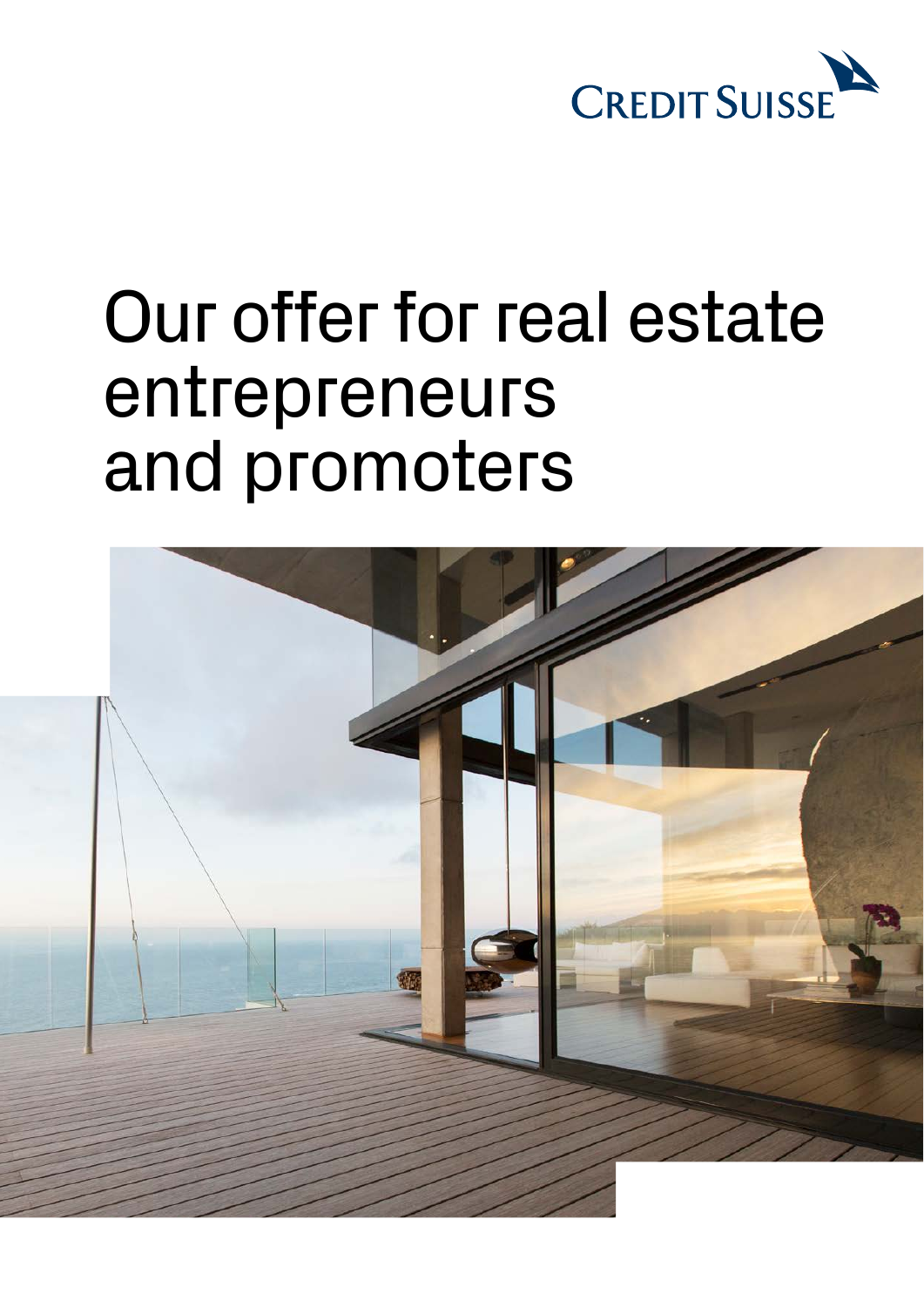# Credit Suisse – the Bank for **Entrepreneurs**

We will support you, as a real estate entrepreneur and as a private individual, in dealing with complex questions during the development of your real estate portfolio and promotions.

> Investment properties can provide a safe haven among different investment options. However, in contrast to various financial investments, managing a real estate portfolio requires dealing with complex questions. Decisions, the wisdom of which can often only be judged in the distant future, need to be made continuously.

We can support you in the decision-making process by providing analysis and assisting with transactions, as well as demonstrating the implications of different courses of action. We appreciate that your decisions are relevant to you as an entrepreneur and a private individual. Our experts will advise you from both perspectives to find the optimal solutions.

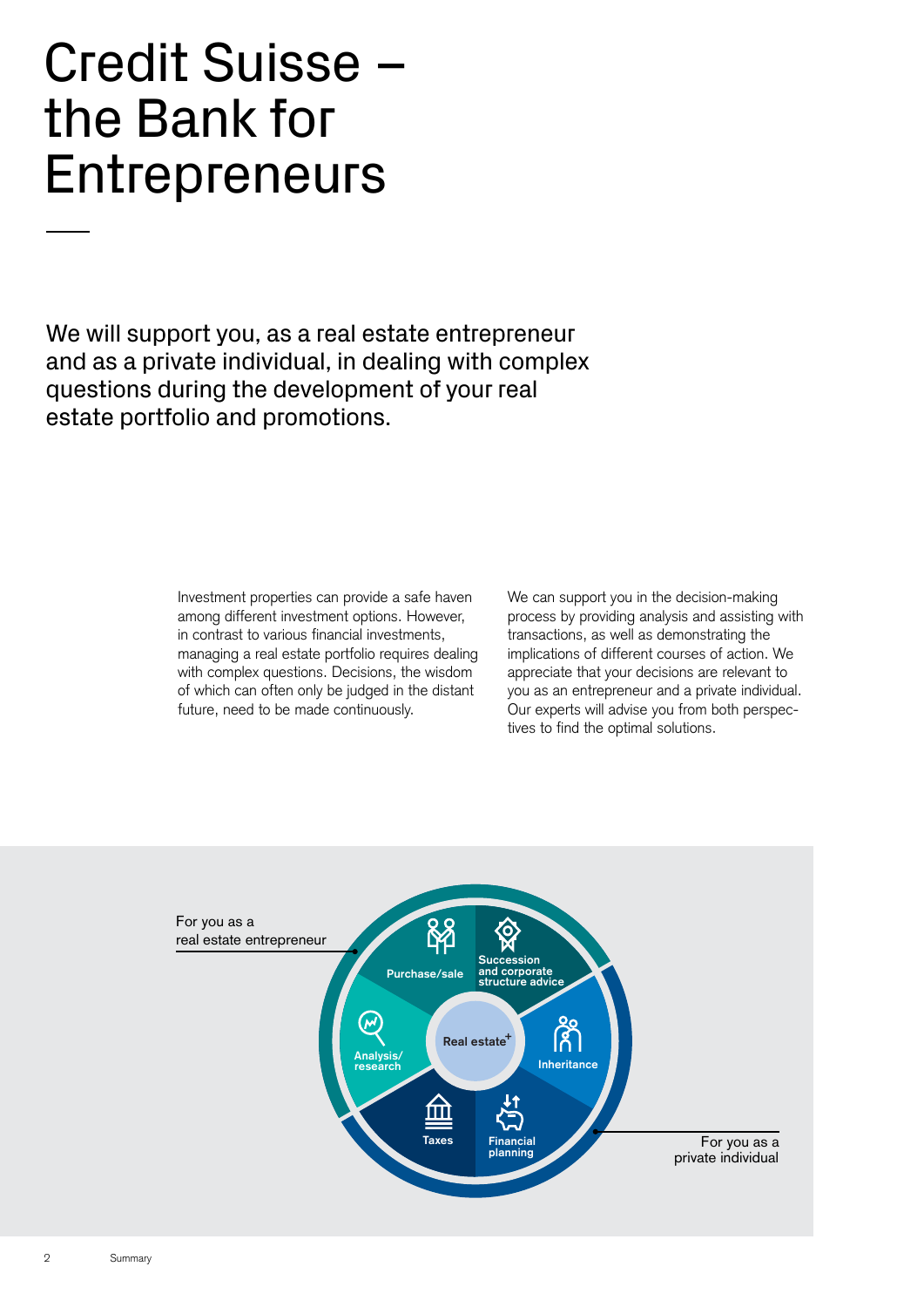## Example

A real estate entrepreneur with two grown-up children starts thinking about the long-term future of his investment properties. The business is currently operated as a sole proprietorship. This means there are numerous questions and scenarios to be discussed, such as whether there is the possibility of succession within the family? Selling individual properties? If yes, which ones? Which scenarios have which tax implications? Does the legal structure also fit in the long term?

As the Bank for Entrepreneurs for entrepreneurs, we will support you in evaluating and judging different scenarios not only from the perspective of a company, but also, that of a private individual. This is always done in coordination with personal preferences, in order to find the best solution possible.



Our services for you:

- Fact sheets on all of Switzerland's municipalities provide information that can help with the decision-making process in relation to residential real estate
- Analysis of larger residential real estate portfolios in comparison with Swiss real estate funds, as well as portfolios of multi-family dwellings
- Project-specific market and location analyses, which provide answers to individual questions
- Consultation with our real estate economists

## **Inheritance**

Our services for you:

- Our inheritance advisors will show you how you can shape the future according to your wishes with lifetime donations, wills, prenuptial agreements, and contracts of inheritance
- Support in the area of adult protection law for the purpose of ensuring the management of the business in the event of loss of mental capacity
- Support with the termination of a community of heirs or conversion to a stock company, if necessary, in buying out heirs who are not taking over the business

# **Purchase/sale**

Our services for you:

- Property valuations from a Switzerland-wide network of appraisers operating in compliance with Credit Suisse guidelines
- Offer of attractive investment properties, which we offer discreetly at the request of our clients
- Solutions for complex real estate businesses with various involved units



#### **Succession and corporate structure advice**

Our services for you:

- Accompaniment and continuous support in the succession process, from the vision until after the solution has been implemented
- Consultation on corporate structure with a focus on tax, inheritance, and other implications



Our services for you:

- Analysis and planning of achievable, long-term net revenues from your properties or real estate company
- Explaining your financial situation after retirement
- Explaining optimization possibilities in terms of your professional and private retirement provision



Our services for you:

- Demonstrating scenarios when purchasing and selling real estate
- Reviewing the optimal structure for your real estate portfolio (direct versus indirect holding of properties)
- Optimizing maintainance of property in terms of tax
- Demonstrating optimal financing, taking into account your other income and financial situation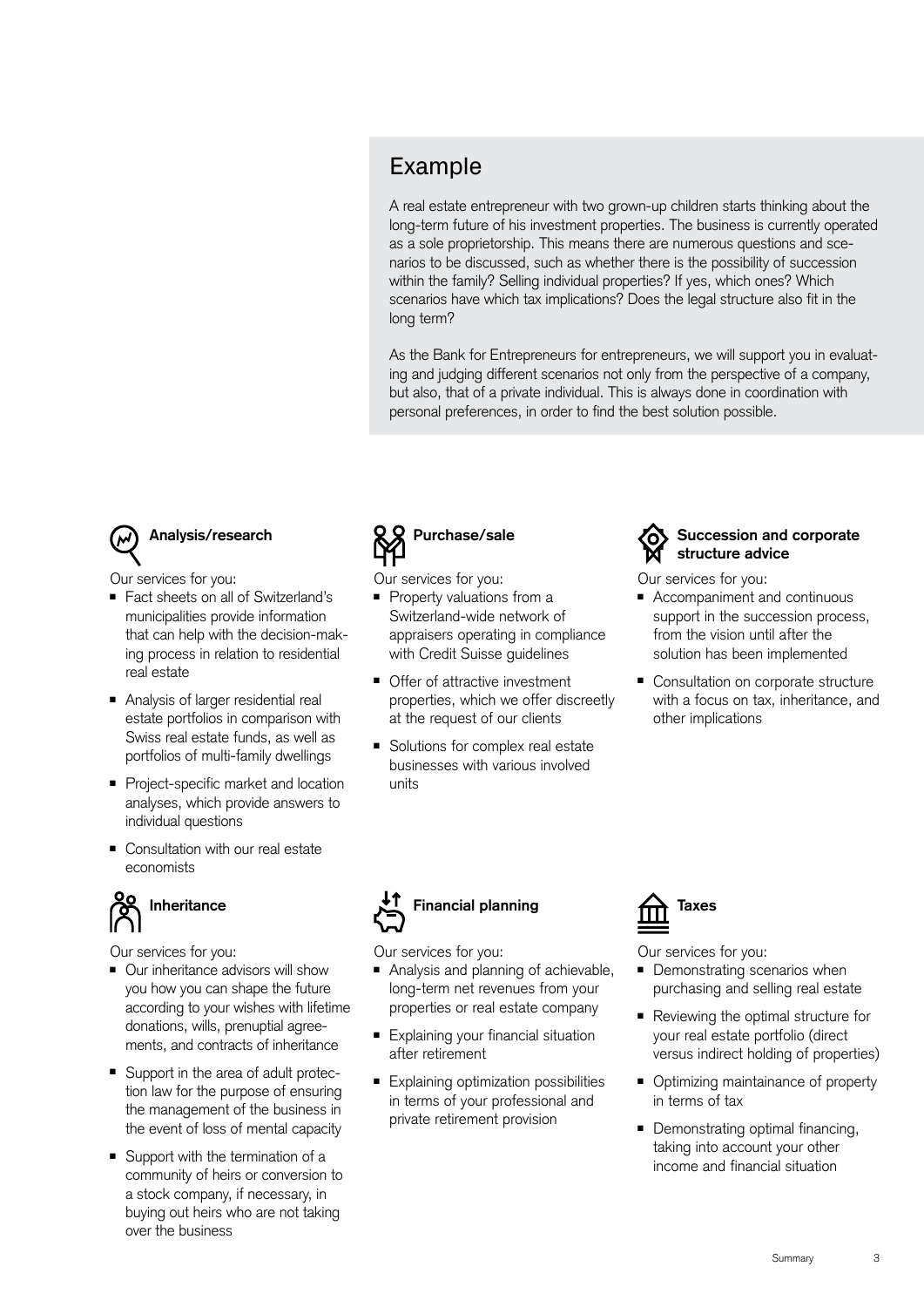# Analysis/research

Our Swiss Real Estate Economics experts analyze in detail what is happening on the real estate market and are known for their market-leading studies. We use these studies to provide you with extensive expert knowledge, which we also offer you as a real estate entrepreneur to successfully implement your visions and projects.

#### **Analyses of individual markets and locations**

As a basis for decision-making for large, direct real estate investments, we carry out projectspecific market and location analyses for you. We compile a comprehensive analysis taking into account different data sources and provide answers to crucial questions, in accordance with your needs. This information allows you to make fact-based strategic decisions and develop your projects effectively or optimize them further. Contact your client advisor for an offer.

## Example

Would you like to construct a larger residential building with retail spaces on the first floor of a central location in one of your neighboring municipalities? We will show you how high the absorption potential in the location is, which apartment sizes are soughtafter, and in which price segment you should position it. With the help of the building application, we can explain in detail which regional developments to expect, and how these can negatively affect demand. Furthermore, we discuss the marketability of the retail spaces and identify possible tenants. A concise conclusion summarizes the most important findings as a clearly laid-out foundation for decision-making.

#### **Expert discussion**

Our Swiss Real Estate Economics experts are available for a simple chat or more detailed discussion for specific questions. Get in touch with your client advisor.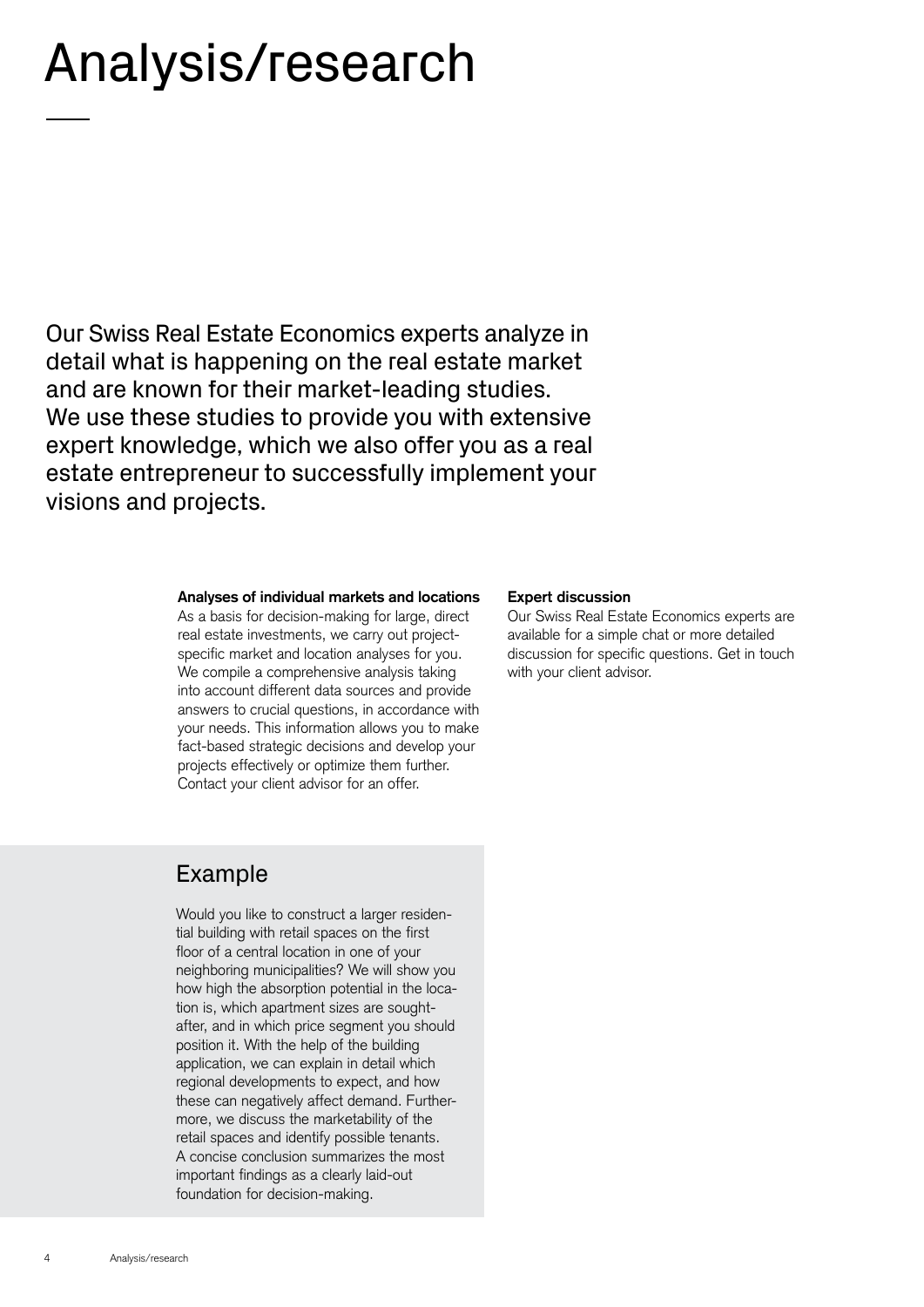## We provide the facts, so that your projects have a solid foundation.

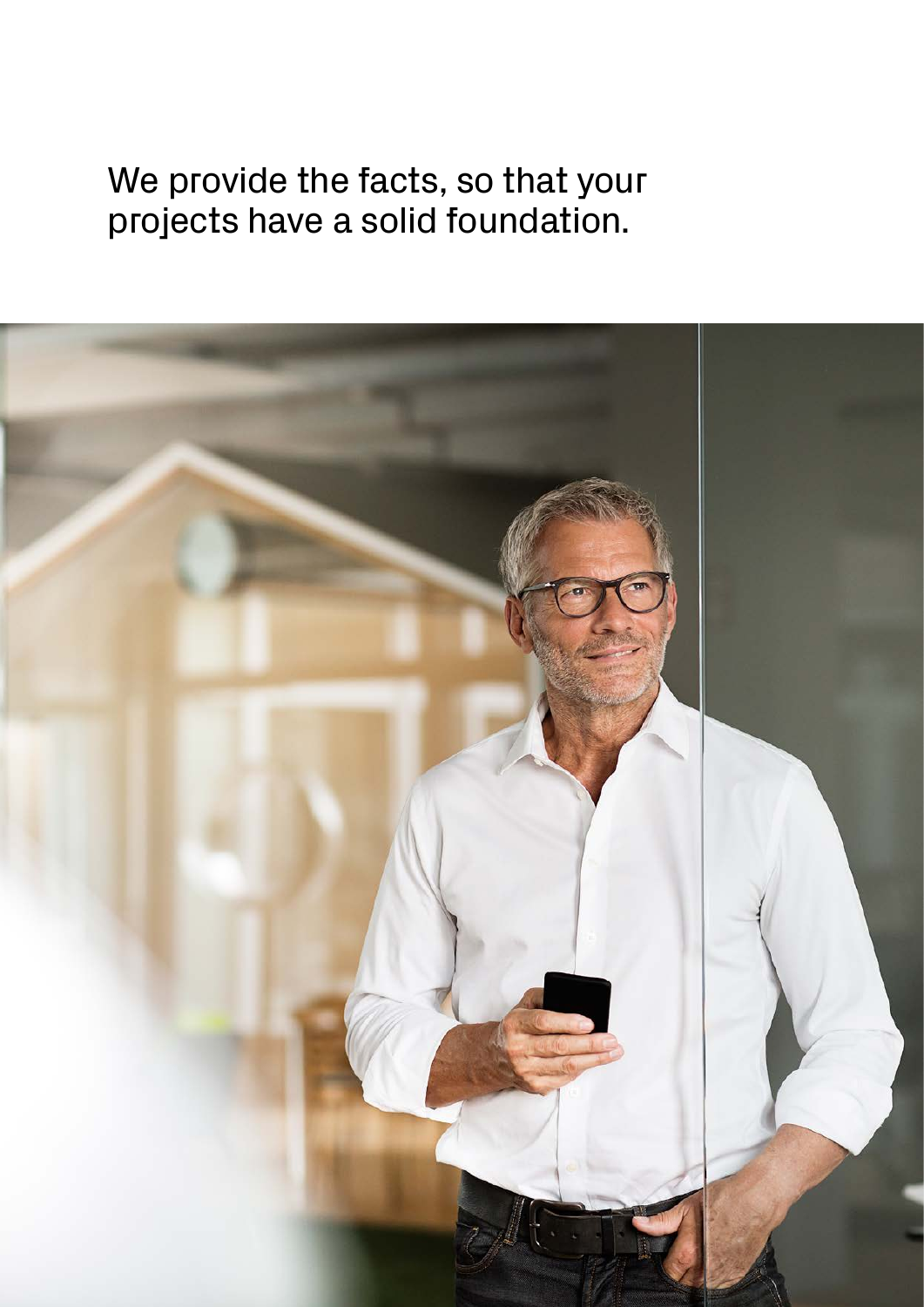

#### **Municipality fact sheets for residential properties**

Our municipality fact sheets for residential properties offer a valuable decision-making tool when judging opportunities. Based on an extensive pool of data, the most informative indicators are clearly illustrated on three pages. This allows the strengths and weaknesses of municipalities to be easily identified and makes it easier to compare the features of the local real estate markets. Your client advisor will be happy to provide you with fact sheets on your desired municipalities.

The fact sheets contain information on:

- Locational quality
- Demographics
- Construction activity and absorption
- Price level and development
- Vacancies
- and many other facts and figures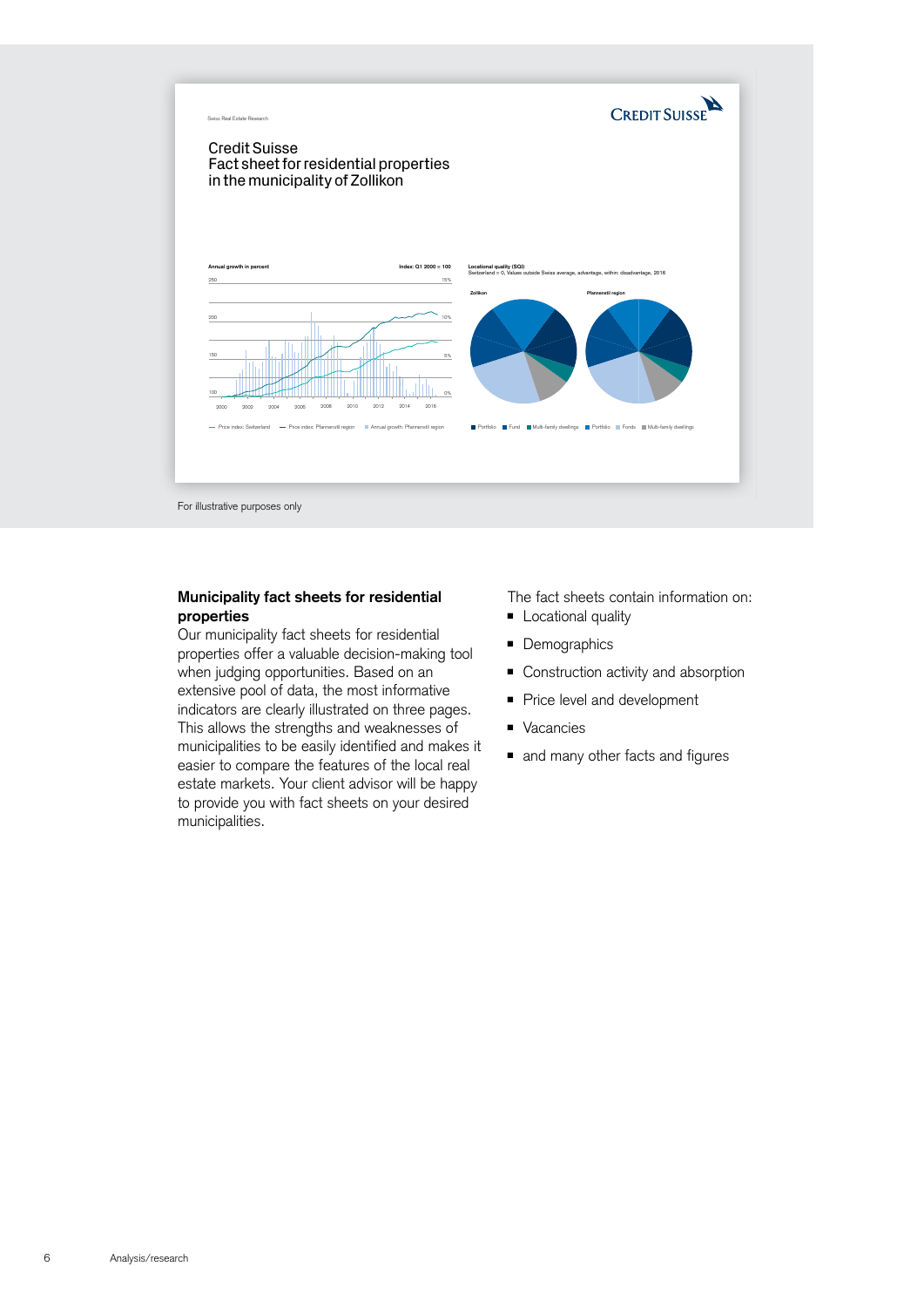

#### **Portfolio analysis: residential properties**

For larger real estate portfolios with ten or more properties, we offer a customized benchmarking analysis. Based on the address details of your properties, we assess your portfolio with regard to regional diversifications and the most important macro and micro locational indicators. The portfolio will be measured against the residential properties of Swiss real estate funds and portfolios of multi-family dwellings in Switzerland.

The analysis will provide you with information on:

#### **Macrolocation**

- Availability
- Taxes, demographic potential
- Industry structure
- Risk of surplus and vacancy

#### **Microlocation**

- Public transport
- Motorized private transport
- Noise pollution
- Shopping
- Medical care
- Educational facilities
- **E** Leisure activities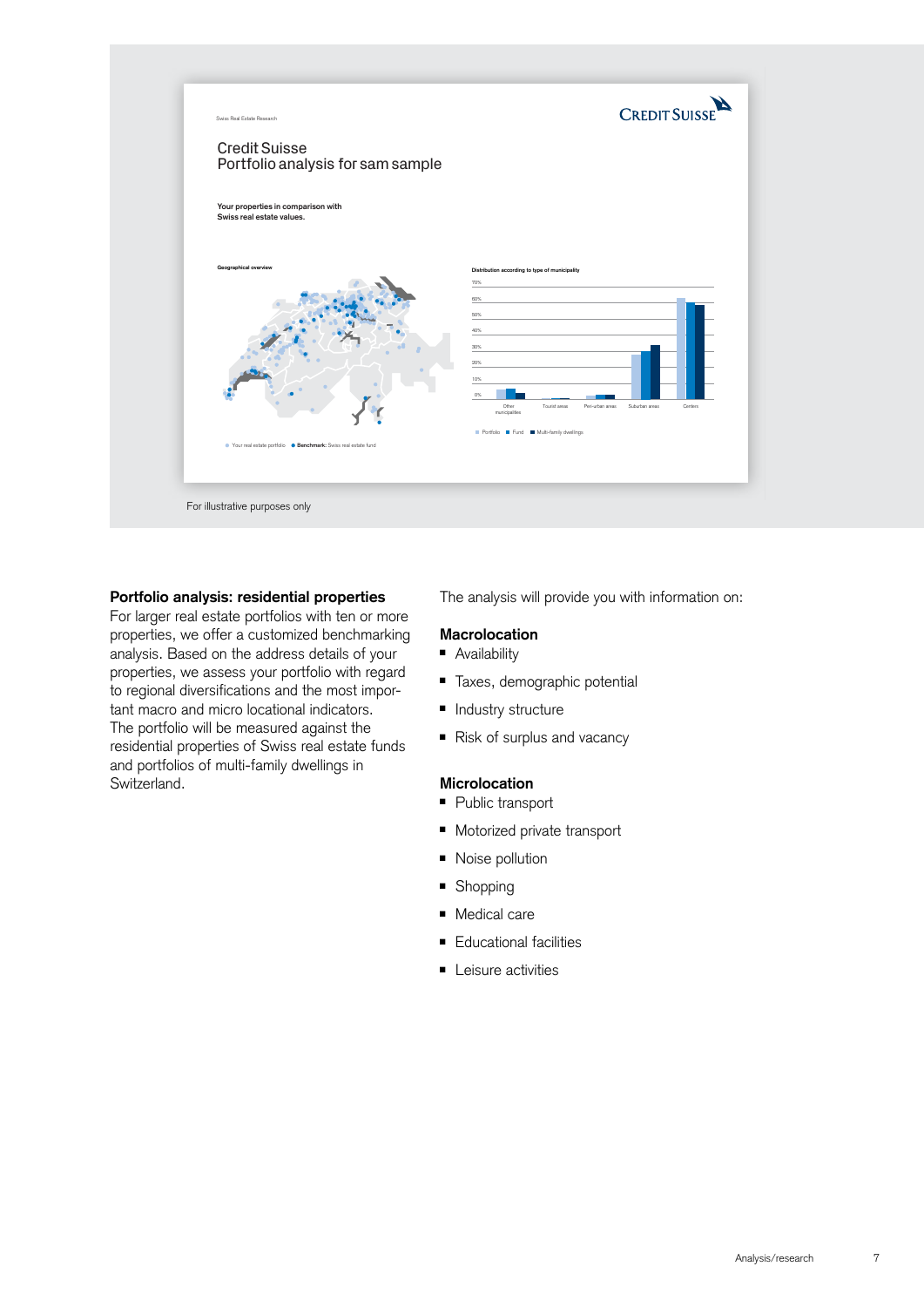# Purchase/sale

Financing properties is a core product of every bank. But you can expect more than just financing from us. Whether you are looking for an investment property or would like to place a large real estate portfolio with investors, we offer the relevant expert advice and are also able to carry out complex transactions.

#### **Real estate valuations**

Valuations are the foundation of every purchase or sale. We offer you access to accredited real estate appraisers for different categories of real estate across Switzerland. The wealth of experience that these experts have gives you the security of a valuation in line with the market. If you then want financing from us, you can be confident in the quality of the valuation, which will form the foundation of your request for financing.

## Example

A long-term client and regionally-based promoter is planning to construct an investment property with a variety of uses, which the client does not want to hold in their own portfolio for diversification reasons, but wants to sell to an investor after completion. We have the opportunity to introduce the client to potential real estate investors and guide them through the entire process. A buyer who will take over the property after completion and the subsequent leasing can be found in the large pool of investors. As a result of the delayed property takeover, construction financing is now required, which we will tailor to the client's needs.

#### **Database with attractive properties for purchase**

We offer our clients selected properties for purchase on a discreet real estate market. As the seller, this gives you the option to inform your client advisor of your intention to sell. The property will then be put on offer in a pool of interested real estate investors who are also clients of ours. Conversely, if you are on the lookout for attractive properties, you can also inform your client advisor, who will review the options with you. Unlike platforms on the internet, we offer our clients the highest level of discretion.

#### **A partner for complex transactions**

We offer extensive expertise for complex real estate transactions, as we have access to direct and indirect real estate investments. We offer this through an internal and external network of investors. We act as a broker between you as the seller or buyer and the potential counterparties. We can also give structured guidance. Thanks to asset swaps or sale and lease-back options, we offer ambitious solutions to larger transactions.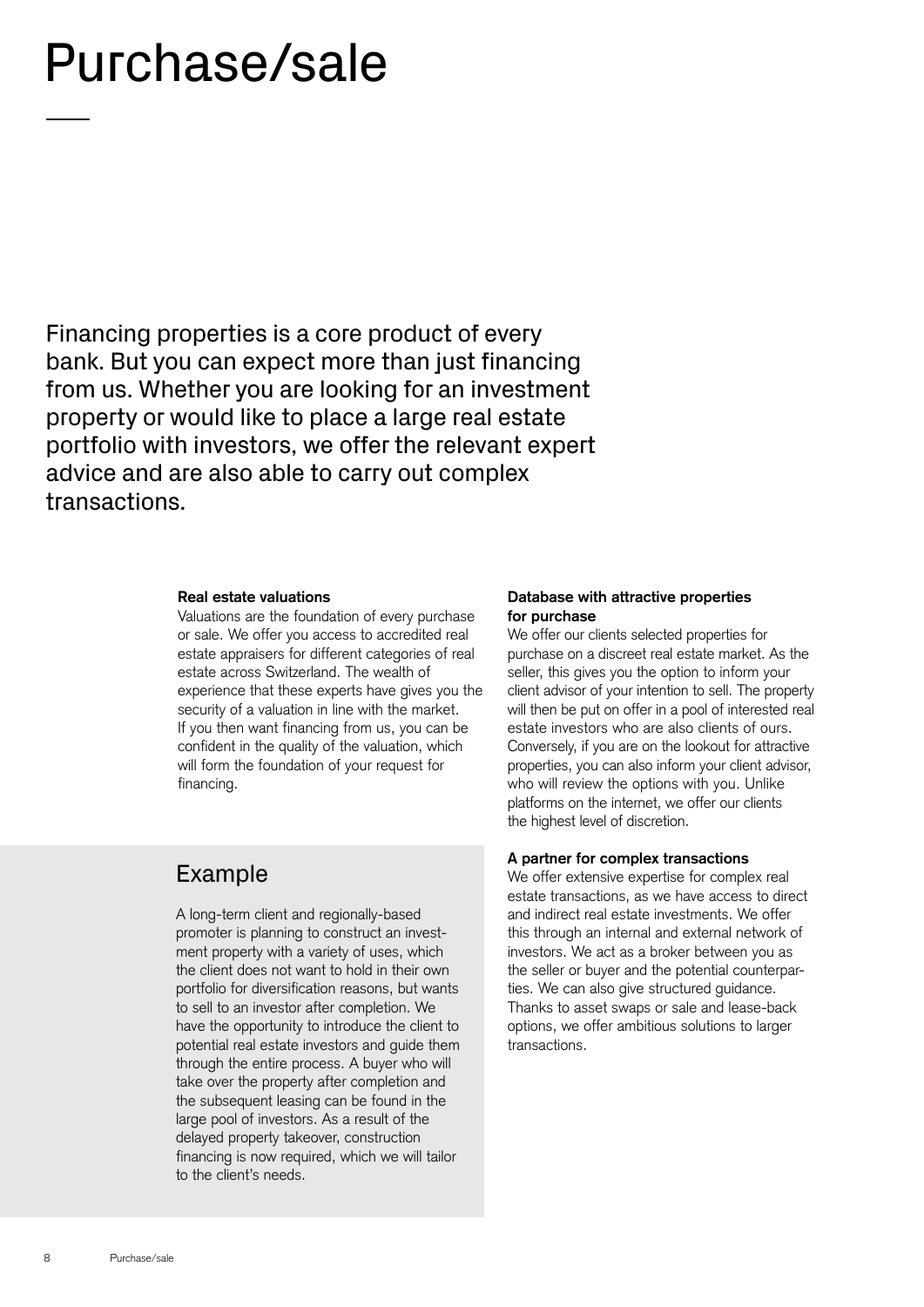We have a network of experts at our disposal and bring extensive market expertise to the table, so that you will be happy with your transactions in hindsight, too.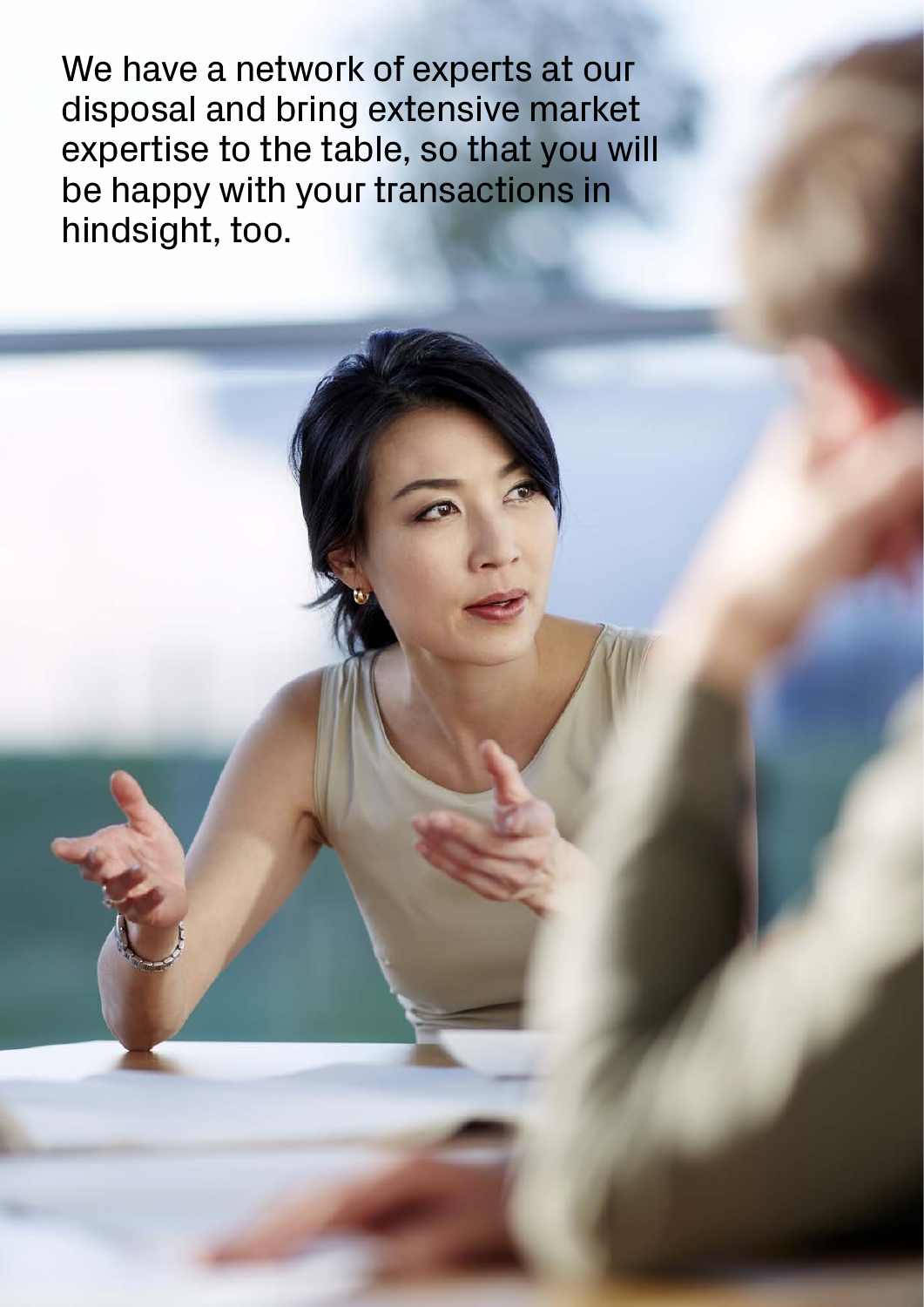# Succession and corporate structure advice

We help you to make the right decisions early on. Succession is a very emotional subject at first, which must be approached with understanding. Of course, the facts also play a key role in avoiding later surprises. We guide you through this process with the necessary understanding, jointly looking for the ideal solution that we can implement together.

#### **Succession advice**

The objective of successful succession planning is aligning and optimizing the various needs of the numerous groups involved. In the center stands the current owner, who is looking for answers to a variety of questions. These may include some of the following questions:

- How can I ensure that my life's work will be continued according to my wishes?
- How can I maintain my standard of living after a handover?
- Does a family takeover come into consideration?
- What options are there to optimize the handover process in relation to tax?
- How can a successor guarantee financing?
- What will happen to current tenants in my properties?
- Who should I involve in the succession process, and when?

The earlier that these questions are dealt with, the better the solutions that can be found. Every year, we accompany hundreds of entrepreneurs through this process, which we carry out gradually following a well-structured approach in close collaboration with the parties involved – from first thought, right through to completion. We proceed with this matter in five steps (see table on page 11).

#### **Corporate structure advice**

The structure of a corporation has particular significance in relation to succession. At the time of handover, the legal form entails a number of factors. A central topic is complexity: Should properties be distributed among successors or can shares be transferred to a real estate company?

Furthermore, tax implications are significant. What does a transfer of business assets to private assets mean from a tax perspective? Which legal form and which procedures concerning this matter have which impacts? In order to avoid surprises, the course must be set correctly and in a timely manner. Finally, your visions and plans should not be clouded by unexpected occurrences.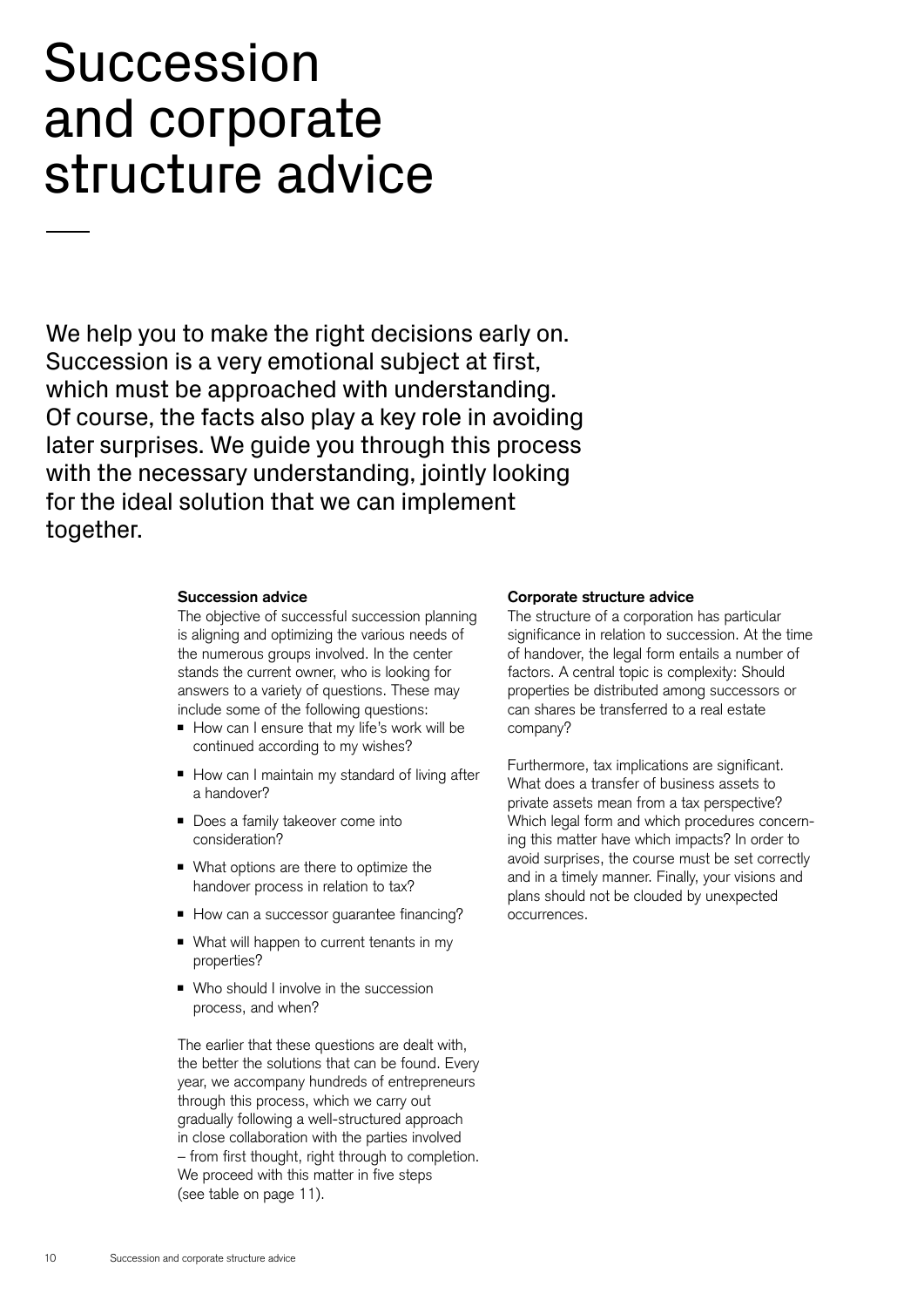## Example

A real estate entrepreneur wants to transfer his life's work to new hands in a few years. We actively accompany him in reviewing different succession scenarios. Alongside sale to a third party, family-internal handover to his daughter is also thoroughly reviewed. The latter option has the significant benefit that clients and employees know the daughter well and also value her, and she is motivated to follow in her father's footsteps. This background means it is worth reviewing a family-internal succession in more detail. However, it must also be ensured that the entrepreneur who is handing over can maintain his standard of living and that his daughter is in a position to handle the takeover. Together, we compile the legal and tax aspects into optimal plans, as well as a financing model for the daughter's share purchase.

This scenario ultimately offers the most benefits and we begin by implementing individual steps well before the actual handover. In the end, the client's daughter successfully continues the 20-year-old real estate company and her parents can carry out their visions and plans for the third stage of their life thanks to farsighted planning.

| Phase           | 1. Initialization                                        | 2. Analysis of<br>current situation                                                                                                                                                            | 3. Evaluation                                                                                                                                        | 4. Preparation                                                                                                                                                                                                                                                               | 5. Handover<br>and conclusion                                                              |
|-----------------|----------------------------------------------------------|------------------------------------------------------------------------------------------------------------------------------------------------------------------------------------------------|------------------------------------------------------------------------------------------------------------------------------------------------------|------------------------------------------------------------------------------------------------------------------------------------------------------------------------------------------------------------------------------------------------------------------------------|--------------------------------------------------------------------------------------------|
| Content         | Entrepreneur's<br>initial consideration<br>of succession | Assessment of current<br>situation (business and<br>personal)                                                                                                                                  | Evaluate and prioritize<br>various options both<br>within the family and<br>externally                                                               | Prepare the company,<br>departing entrepreneur,<br>and incoming<br>entrepreneur for the<br>handover                                                                                                                                                                          | The successor<br>assumes management<br>and ownership,<br>both formally and<br>symbolically |
|                 | Succession process<br>is initiated                       | List entrepreneur's<br>ideas/goals                                                                                                                                                             |                                                                                                                                                      |                                                                                                                                                                                                                                                                              |                                                                                            |
| <b>Services</b> | ■ Trigger the thought<br>process                         | Assess the company's<br>current situation<br>Assess and secure the<br>entrepreneur's personal<br>situation (marital<br>property law and<br>inheritance law, child<br>and adult protection law) | • Point out advantages<br>and disadvantages of<br>possible succession<br>٠<br>options<br>• Point out requirements<br>for implementing each<br>option | Structure private wealth .<br>and company's assets<br>Make property regime<br>provisions, define<br>estate settlement and<br>advance directives,<br>arrange private financial<br>planning<br>Support successor in<br>drawing up a business<br>plan and liquidity<br>planning | Conduct asset<br>transactions                                                              |
|                 | • Explain the phases of<br>the succession process        |                                                                                                                                                                                                |                                                                                                                                                      |                                                                                                                                                                                                                                                                              | Manage portions of<br>assets that have been<br>freed up (asset<br>allocation)              |
|                 | Assemble a project<br>team                               |                                                                                                                                                                                                |                                                                                                                                                      |                                                                                                                                                                                                                                                                              |                                                                                            |
|                 |                                                          |                                                                                                                                                                                                |                                                                                                                                                      |                                                                                                                                                                                                                                                                              | Provide company with<br>ongoing assistance<br>after handover                               |
|                 |                                                          |                                                                                                                                                                                                | Contribute experiences                                                                                                                               |                                                                                                                                                                                                                                                                              |                                                                                            |
|                 |                                                          |                                                                                                                                                                                                | from other solutions<br>related to succession                                                                                                        |                                                                                                                                                                                                                                                                              |                                                                                            |
|                 |                                                          |                                                                                                                                                                                                | • Search for potential<br>buyers                                                                                                                     |                                                                                                                                                                                                                                                                              |                                                                                            |

#### **The five phases of the succession process**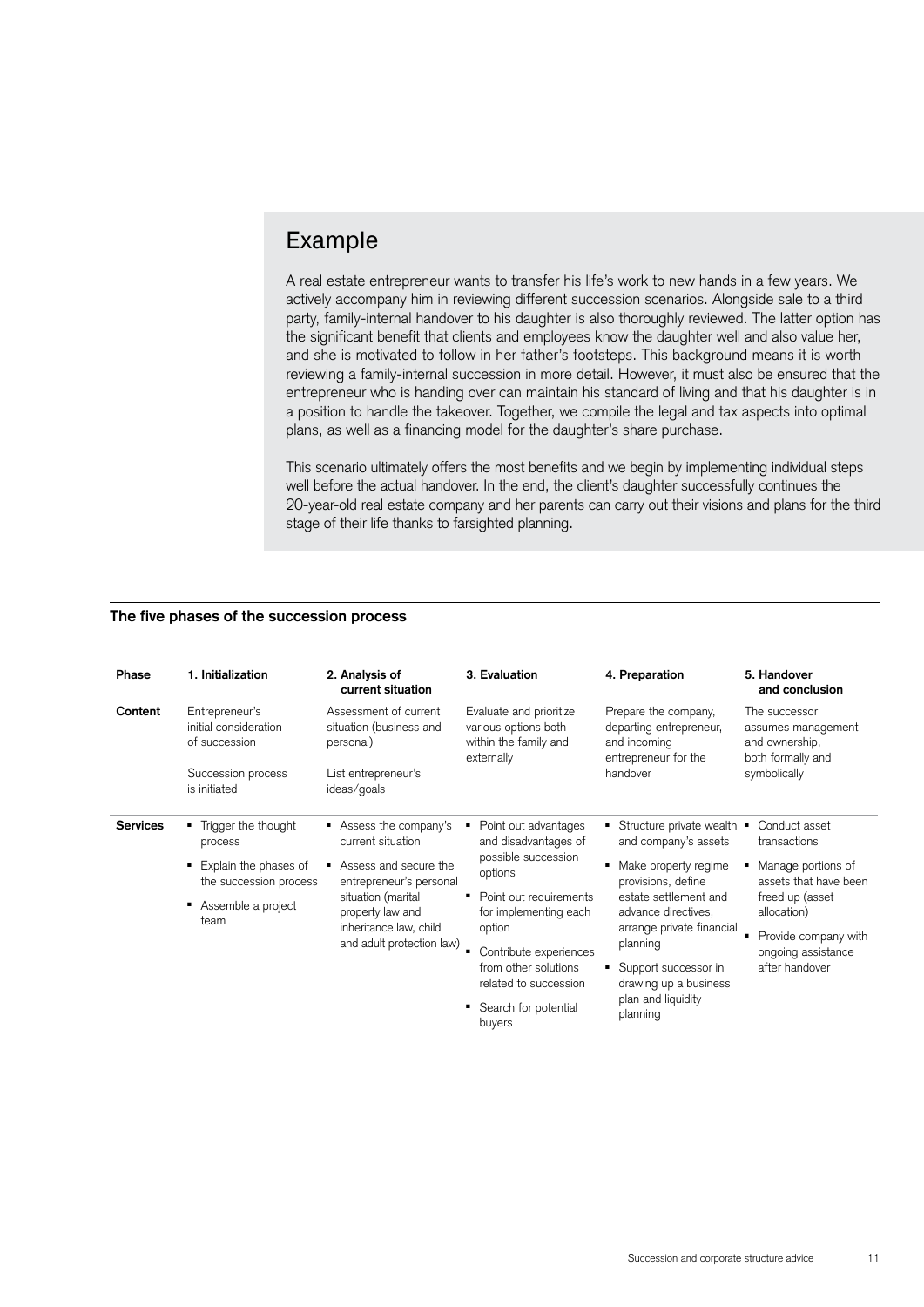# Offer for private individuals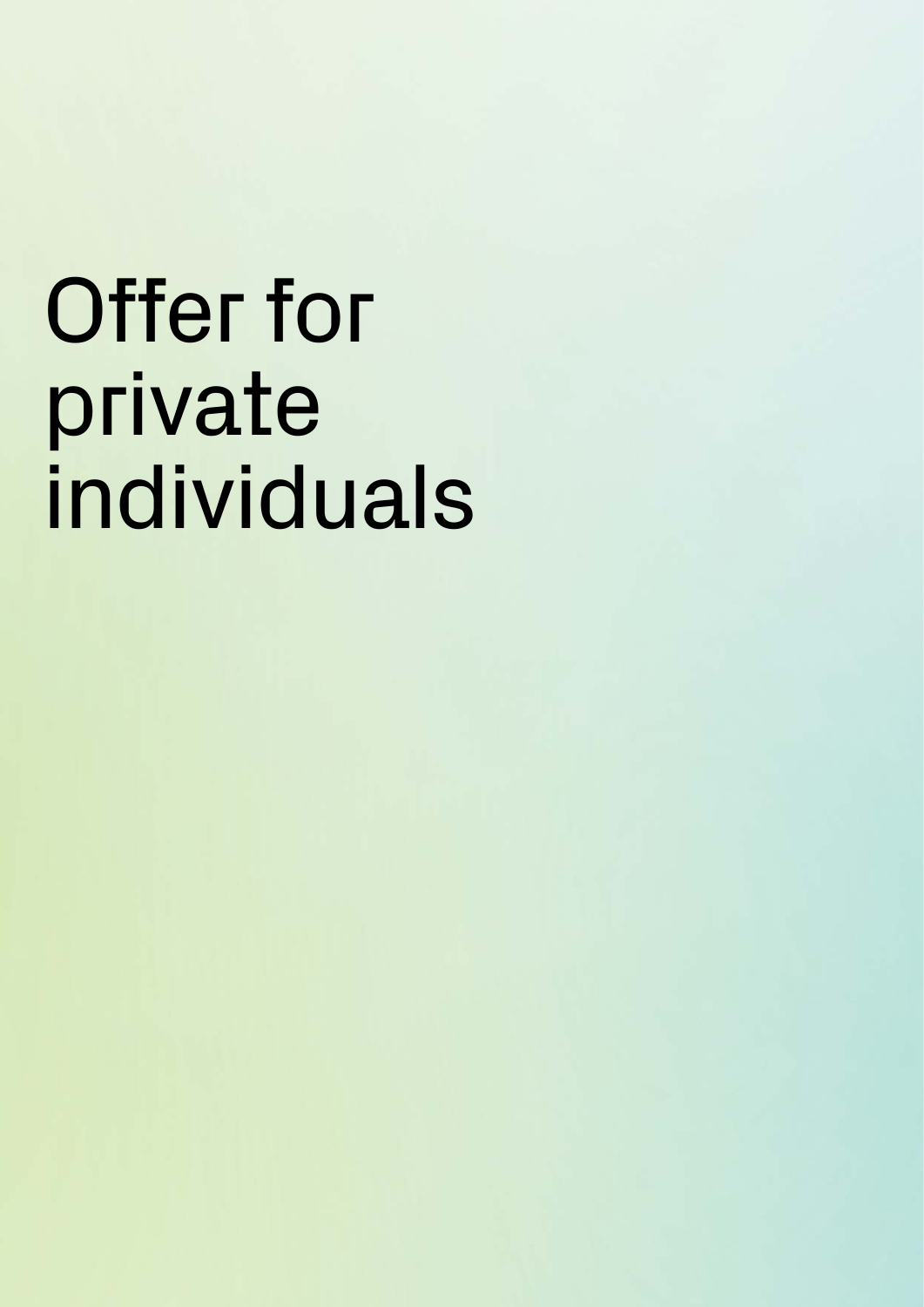# Inheritance

How should my wealth be passed on?

You have spent decades successfully earning assets – and you want to not only maintain your wealth but pass it on according to a plan in good time. Our inheritance advisors will show you the statutory framework, so that you can shape your personal, familial, and entrepreneurial situation according to your wishes.

#### **Have I put my affairs in order?**

Our qualified advisors assist you with questions such as:

- What provisions can I make, so that future decisions regarding my real estate are made in accordance with my wishes without delay? How can I legally give my relatives power of attorney in the event of loss of mental capacity?
- What aspects in particular need to be kept in mind when dealing with financing real estate?
- Which properties and other assets are included in my estate?
- How can I ensure that my successor manages my real estate or real estate company in accordance with my wishes?
- How can I ensure that my distribution wishes are formulated at an early stage and guaranteed?
- $\blacksquare$  Is it advisable especially taking my property into account – to appoint an executor?
- What tax implications does a gift have during my lifetime? What inheritance tax will result for heirs and beneficiaries under a will?

#### **Analysis of the situation in terms of marital property law and inheritance law**

Our inheritance advisors will analyze your wealth and familial situation, as well as existing obligations and will review the implementation of your lifetime donations and wishes regarding dividing your estate. In doing this, the advisor takes into account both heirs protected by obligatory share and different types of families, professional situations and their impact on the estate. In addition, we will point out new rights of selfdetermination in the law on the protection of adults and show you the resulting possibilities that advance directives and living wills offer.

## Example

A client with a large property portfolio (both in direct ownership and held in a real estate company) has involved us in succession planning and included their children in the process early on. In the context of a consultation with our inheritance advisor, the possible options were discussed and the respective provisions were put in place. In addition, we made the client aware that the desired continuation of real estate management is ensured in the event of loss of mental capacity, with the help of an advance directive. Our client can look to the future calmly, safe in the knowledge that provisions are in place for the continuation of the business and that the real estate management side can be handed over to their children gradually.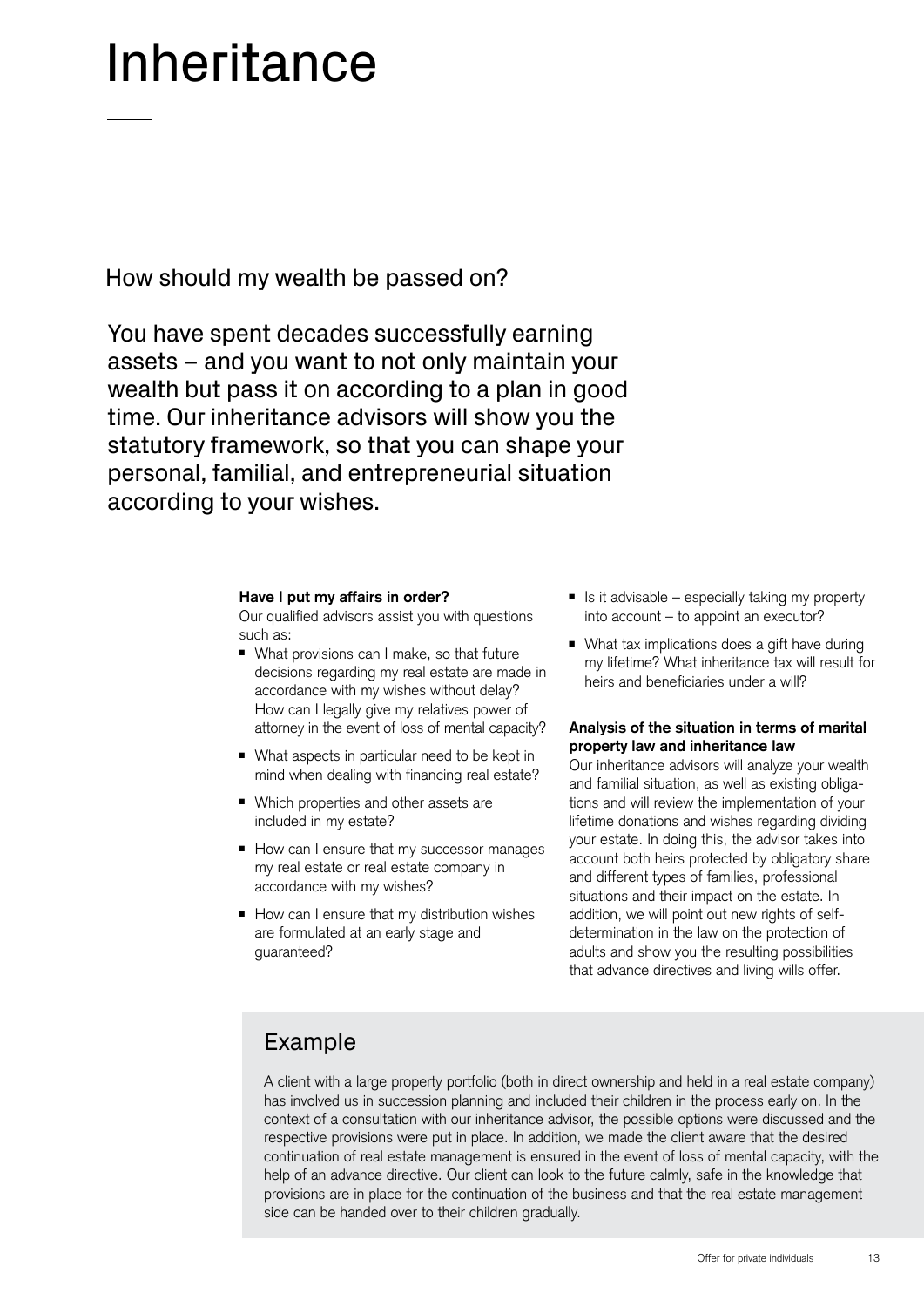# Financial planning

Is my standard of living guaranteed in old age, as well?

> **Over the last decade, real estate prices have, for the most part, gone in only one direction – up. However, the Swiss real estate crisis of the 1990s and the 2007/2008 financial crisis illustrated the vulnerability of real estate investments. As a real estate entrepreneur, you should not rely exclusively on property as your retirement provision. Forward-looking financial planning will allow you to not only secure your accustomed standard of living but will also represent interesting investment opportunities in other properties.**

## Example

A client has been able to continuously expand her real estate portfolio over the last 30 years. Over this period of time, this has resulted in a portfolio of ten properties. The investor was able to make a good living from the income from rent. However, several properties are now due to be completely renovated and this, coupled with very high investments, could also lead to a loss in rent and the client's standard of living would be endangered. Together with our client, we worked out an extensive financing plan at an early stage. Financing for the investments was put in place, as well as compensation for loss of income, so that her income was not jeopardized during the renovations.

#### **What long-term income from properties and retirement provision can I expect?**

- How can I take care of long-term and taxoptimized maintenance planning for my properties using a financial plan?
- How can I optimally organize financing my properties? How high are my annual real estate costs, taking into account different levels of leverage and a selected investment strategy?
- What contribution will my properties make to covering my living costs after retirement?
- What benefits can I expect after retirement? How can I optimize my expected benefits, particularly in the areas of professional and private provision? What tax benefits does this offer?

#### **Financial planning**

Our financial planning is a comprehensive analysis of your financial situation, taking into account your real estate, your retirement provision, as well as taxes, and inheritance law. The aforementioned advisory topics, as well as any interactions, will be addressed at the same time. On the basis of concrete proposals for optimization, we will point out how you can achieve your personal plans and goals. In our financial plan, we show you the effects on a time line and describe the advantages and disadvantages of our proposals.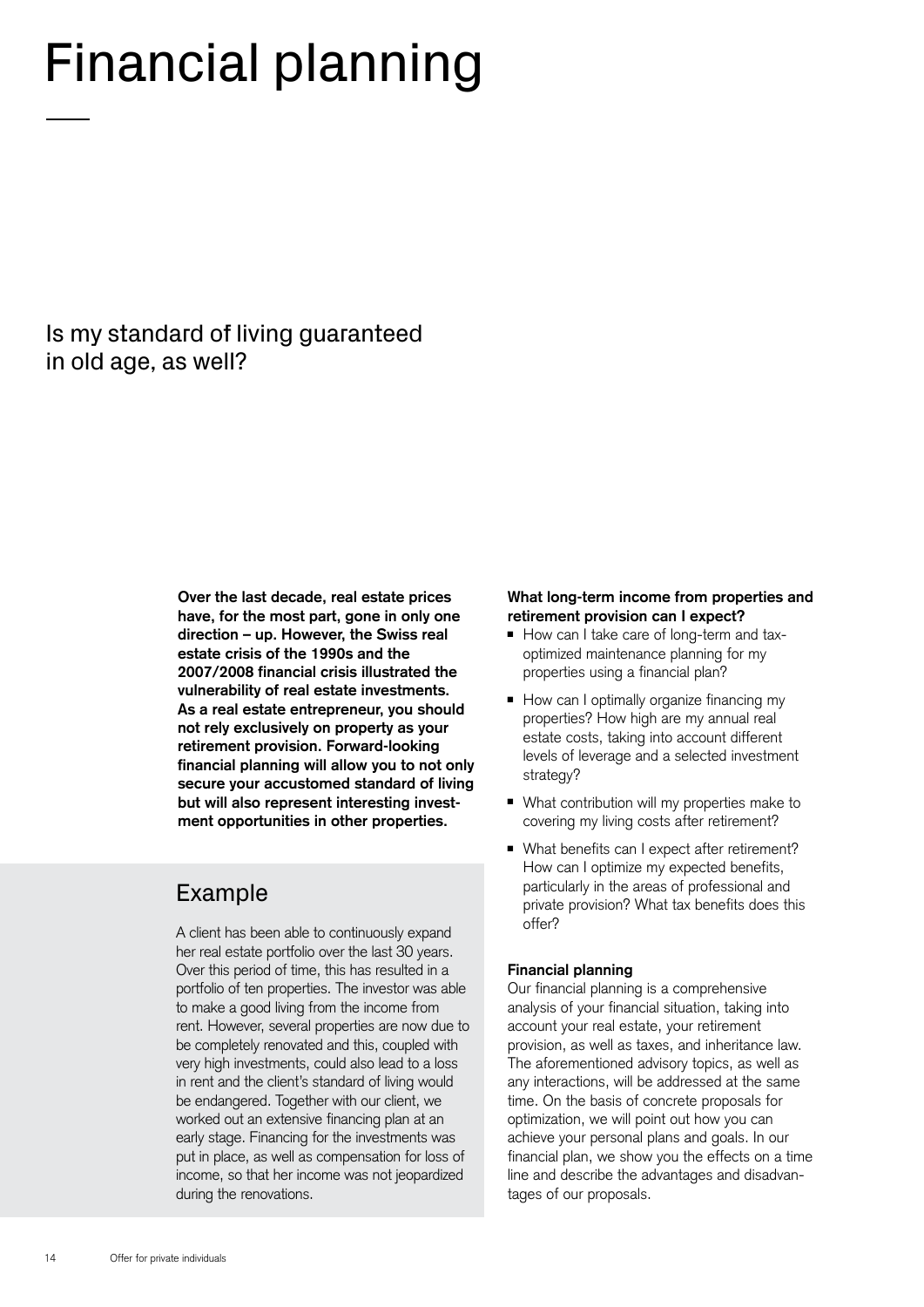# Taxes

### Why pay more unnecessarily?

**As a real estate entrepreneur, you continually need to deal with questions and actions that have far-reaching consequences. Where will I invest? Over what period of time? What type of financing will I choose? As a real estate entrepreneur, you should always take into account the tax consequences when making decisions, in order to positively influence your tax position.**

#### **Structuring the tax situation**

You can positively influence your tax burden through forward-looking planning. We work with you to consider your tax options in relation to your properties and mortgaged liabilities and show you areas for potential optimization. We also analyze your plans with you and point out the possible tax implications.

#### **Our tax advice shows what tax benefits there are**

- Should I hold my properties directly or through a real estate company? Which statutory considerations are relevant with regard to choosing the correct structure?
- What tax implications are attached to the sale or a property that I hold directly? Which taxes are incurred if I hold the property through a real estate company?
- How can I optimize the maintenance of my property from a tax perspective?
- Which taxes are incurred in the event of gifting a property in my lifetime or as an inheritance?

## Example

Our client owns and manages a real estate company that owns more than 20 investment properties across Switzerland. He receives an offer from an investor to buy five of his properties. Initially, the offer seems very generous, which is why our client had a detailed review carried out.

Together with our tax advisors, we reviewed the implications for each individual property with regard to property gains tax. The respective anticipated tax burden was set in the context of carried out investments. This persuaded our client to put forward a suitable offer, which was then accepted.